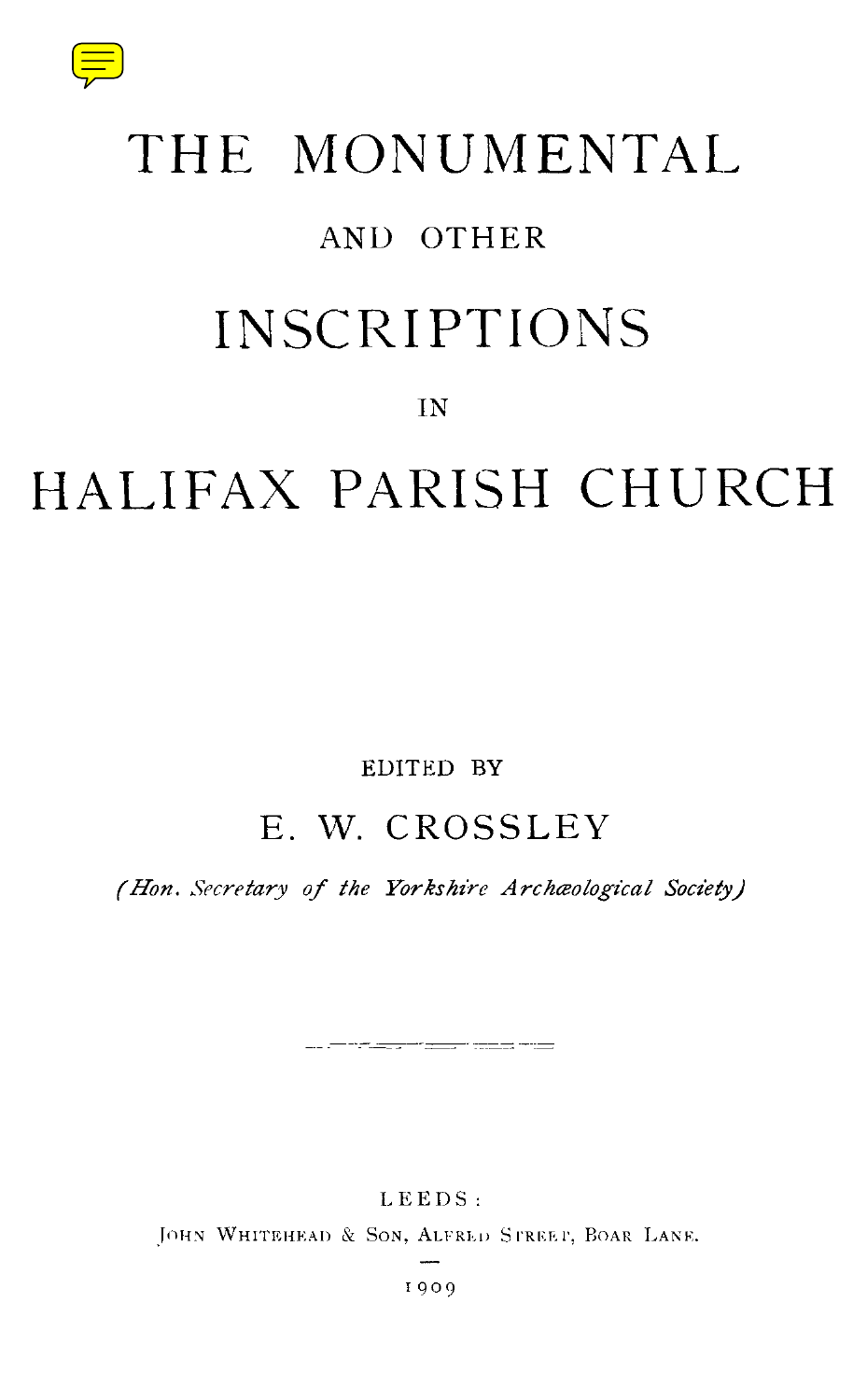

## PREFACE.

An attempt has been made in the following pages to give a copy of all the Inscriptions on the Monuments and Grave Covers which are now to be seen inside the church ; and also of all Inscriptions of both classes, of which there is any record in printed books, or in the manuscripts of private individuals. Many inscriptions on grave covers, which are now either covered by pews or are lost, have been preserved to us by two industrious Halifax antiquaries, Messrs. E. J. Walker and S. T. Rigge, F.S.A.

Apparently, Mr. Walker began to make his copies in the third quarter of the nineteenth century, for on folio 7 of his MS., which has been generously placed at my disposal by Mr. William Farrer, F.S.A., in reference to the inscriptions in the Holdsworth Chapel, occurs the following note : " Upon the floor of the chapel—some of these were taken by my son, C. J.W., when the chapel was cleaned ; the bulk by myself in June, 1865, when the old unsightly pews adjoining the screen were all pulled away and the whole floor levelled, hot water pipes put in, and the entire chapel filled with open stalls.—E. J.W." There appears to be no other indication in the MS. as to when these copies of the inscriptions were taken. This MS. passed into the hands of the late John Stansfeld, of Leeds, and bears his autograph signature and the date  $3\frac{1}{8}\frac{2}{9}$ . Perhaps more accurate copies of the inscriptions are those made by Mr. Rigge, which have been kindly lent to me by Mr. J. W. Clay, F.S.A., who also sent me copies of most of the monumental inscriptions which were taken by him and Mr. Lister a good many years ago, with a view to their publication in the *Yorkshire Archaeological Journal,* in a similar way to what was done in regard to those in Elland Church. The task, however, was never completed.

The editor has personally checked or copied every inscription now visible in the church, all of which are included in this work. He has added those to be found in the printed histories of Halifax,